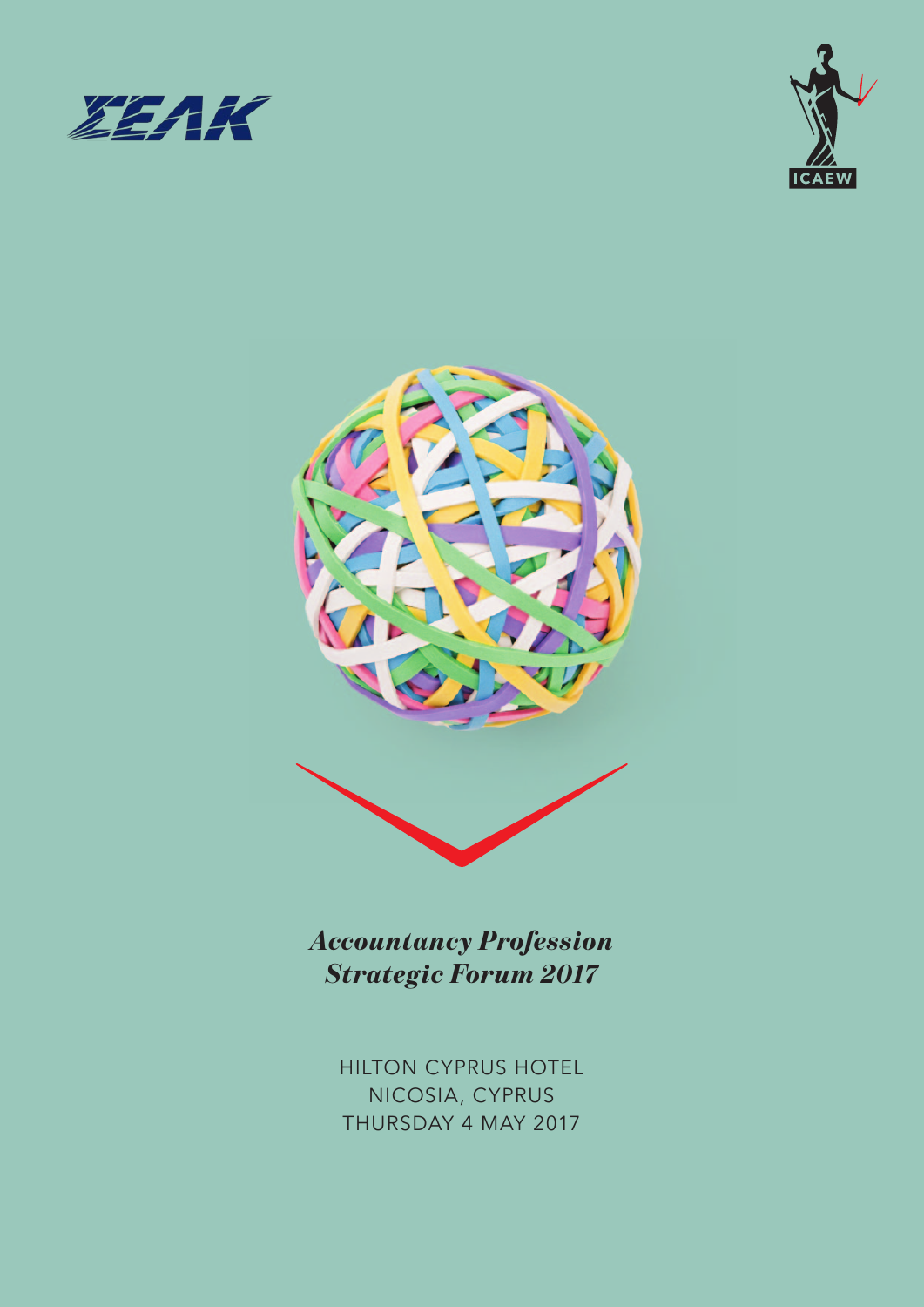# *Accountancy Profession Strategic Forum 2017*

# **AGENDA**

# **APSF CHAIRMAN: MARTIN MANUZI 08:30 – Registration, coffee and networking**

# **09:00 – Welcome and introduction**

**Demetris Vakis** – President, ICPAC

**Michael Izza** – Chief Executive, ICAEW

**Rea Georgiou** – Accountant General, Treasury of the Republic of Cyprus and Chairman of the Cyprus Public Audit Oversight Board

# **09:30 – SESSION 1:** PAO strategies following EU audit reform implementation

With the EU reform now clearly coming into effect at national level, what new strategies are Professional Accountancy Organisations (PAOs) developing to remain relevant to their members, financially sustainable and trusted partners, with delegated regulatory responsibilities, to Public Oversight Bodies (POBs)? What are the principal challenges to overcome? To what degree can international cooperation via the Accountancy Profession Strategic Forum (APSF) help PAOs to refine their strategies and find practical solutions to achieve their aims?

The session will begin with a roundtable to gather insights from PAOs on these specific questions as well as on any related audit reform implementation issues of major concern.

The session will also contain a presentation on the achievements to date of the APSF Quality Assurance Network – non-PIE Audit (QAN-Audit) including from the annual PAO-POB roundtable. The key areas for the future development of the QAN will be introduced, for discussion with PAOs potentially interested in joining.

### **10:30 – SESSION 2:** New PAO opportunities in accountancy and tax services, anti-money laundering and corruption and financial services

This session will address potential opportunities for PAOs in areas beyond statutory audit, focusing on proactive strategies to position PAOs and their members as 'part of the solution'. This includes areas where such a role is not already foreseen in national legislation. Consideration will be given to the practical implications of assuming a wider remit, for example in relation to PAO infrastructure and funding. Methodologies to address potential reputational risks through quality assurance monitoring could also be raised. An integral part of the discussion will be the external perception of the profession – and specifically whether the profession is seen to be proactively addressing the challenge of demonstrating market relevance and responding to the public interest.

The session will be initiated by an ICPAC presentation on specific steps taken to evolve its role in Cyprus. It will also include a feedback session from the APSF Quality Assurance Network – Accountancy Services Providers (QAN-ASP).

### **11:30 – Coffee and networking**

### **11:50 – SESSION 3:** Technology: what can and should PAOs do for their members?

It is clear that digital technology is transforming businesses, economies and societies. It is also impacting the accountancy profession. This session will focus on the varied roles which PAOs can play to assist their members directly with transformational change, while seeking to minimise risks in the face of challenges such as cybersecurity. It will do so through a focused exchange of views on how to develop the right strategies, identify appropriate partners and make informed decisions on what can be left to other market actors.

The session will begin with short presentations on some PAO activities which could inspire wider take-up or potentially the development of an APSF best practice-sharing workshop.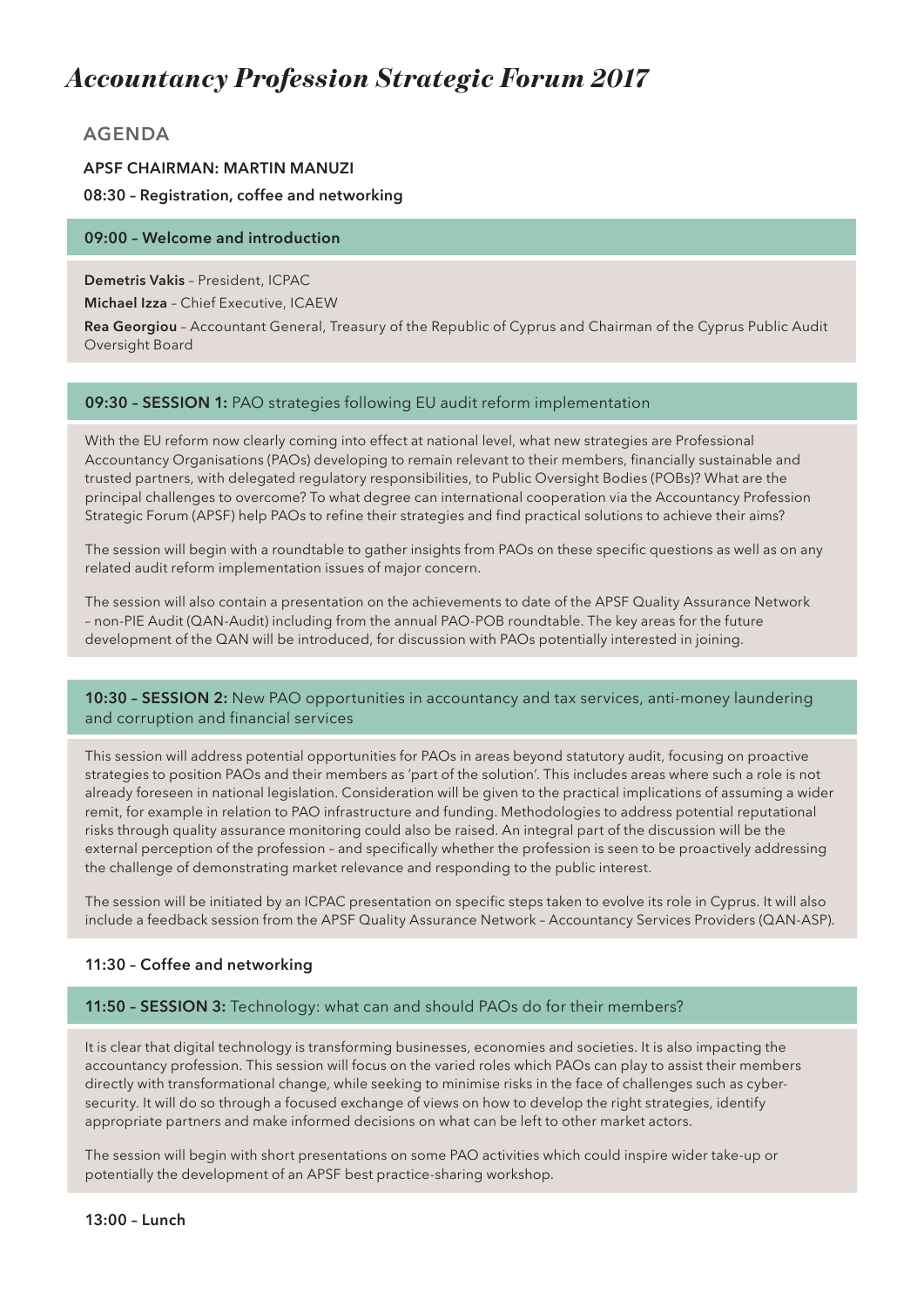#### **14:00 – SESSION 4:** Business, regulators and the profession: complementary aims and perspectives?

This session will start with a screening of the trailer of the ICAEW drama film *False Assurance* which gives a highly realistic depiction of today's business world and related challenges facing the profession and regulators.

Introductory presentations will be given by:

#### **Cyprus Public Audit Oversight Board Cyprus Chamber of Commerce and Industry**

A roundtable discussion will follow to draw insights on challenges in the business environments from different country perspectives. These insights will serve as a basis to consider how PAOs can evolve their roles and relevance in national economies. The session will explore the potential for PAOs to provide new services to help their members to take on new roles in corporate governance, including in audit committees, and to engage in public policy initiatives to work towards a sustainable and ethical business environment. The external perception of the profession and its proactivity in these areas will also be considered.

Top-level findings on the functioning of audit committees in the newer EU member states, from a forthcoming ICAEW – Deloitte research report, will be used to support the discussion.

#### **15:20 – Coffee and networking**

#### **15:40 – SESSION 5:** Aligning education to new market and regulatory needs

This session will draw together the various themes in the preceding sessions into an overall strategic question for all PAOs: how can the learning and professional development requirements for entry to the profession keep pace with changing needs? It will address the potential for PAOs to develop new partnerships, for example with technology companies, to realign coordination with university education, and to pursue new forms of international cooperation.

A roundtable discussion will follow a brief presentation by a number of professional bodies on ongoing initiatives to modernise their approaches to learning and professional development.

#### **17:00 – SESSION 6:** Tour de table

A tour de table will draw final views on key insights derived from the discussions and on potential APSF priorities.

**17:30 – Close**

| About the<br>Accountancy<br>Profession<br><b>Strategic Forum</b> | The Accountancy Profession Strategic Forum (APSF) was initially conceived by ICAEW<br>following discussions with professional accountancy organisations in Central, Eastern<br>and Southern Europe. These discussions identified many common challenges and, above<br>all, a common interest in sharing experience and developing strategic thinking.                                                                                                                                                       |
|------------------------------------------------------------------|-------------------------------------------------------------------------------------------------------------------------------------------------------------------------------------------------------------------------------------------------------------------------------------------------------------------------------------------------------------------------------------------------------------------------------------------------------------------------------------------------------------|
|                                                                  | The APSF has since generated wider geographical interest. It is based on a partnership<br>approach with an annual meeting organised by ICAEW with a host professional<br>accountancy organisation, alongside regular working group and network initiatives. The<br>APSF pursues an open and constructive discussion and the format is designed<br>specifically to encourage active engagement by all participants. An annual activity review<br>is published and circulated to attendees and other parties. |
|                                                                  | The APSF encourages proactive strategic planning and innovation among professional<br>accountancy organisations so that they continue to be relevant and contribute to market<br>needs and the public interest. ICAEW has organised APSF 2017 in cooperation with the<br>Institute of Certified Public Accountants of Cyprus (ICPAC)                                                                                                                                                                        |
|                                                                  | icaew.com/strategicforum<br>twitter.com/ICAEW_Europe<br>Join the twitter conversation - #APSF2017                                                                                                                                                                                                                                                                                                                                                                                                           |